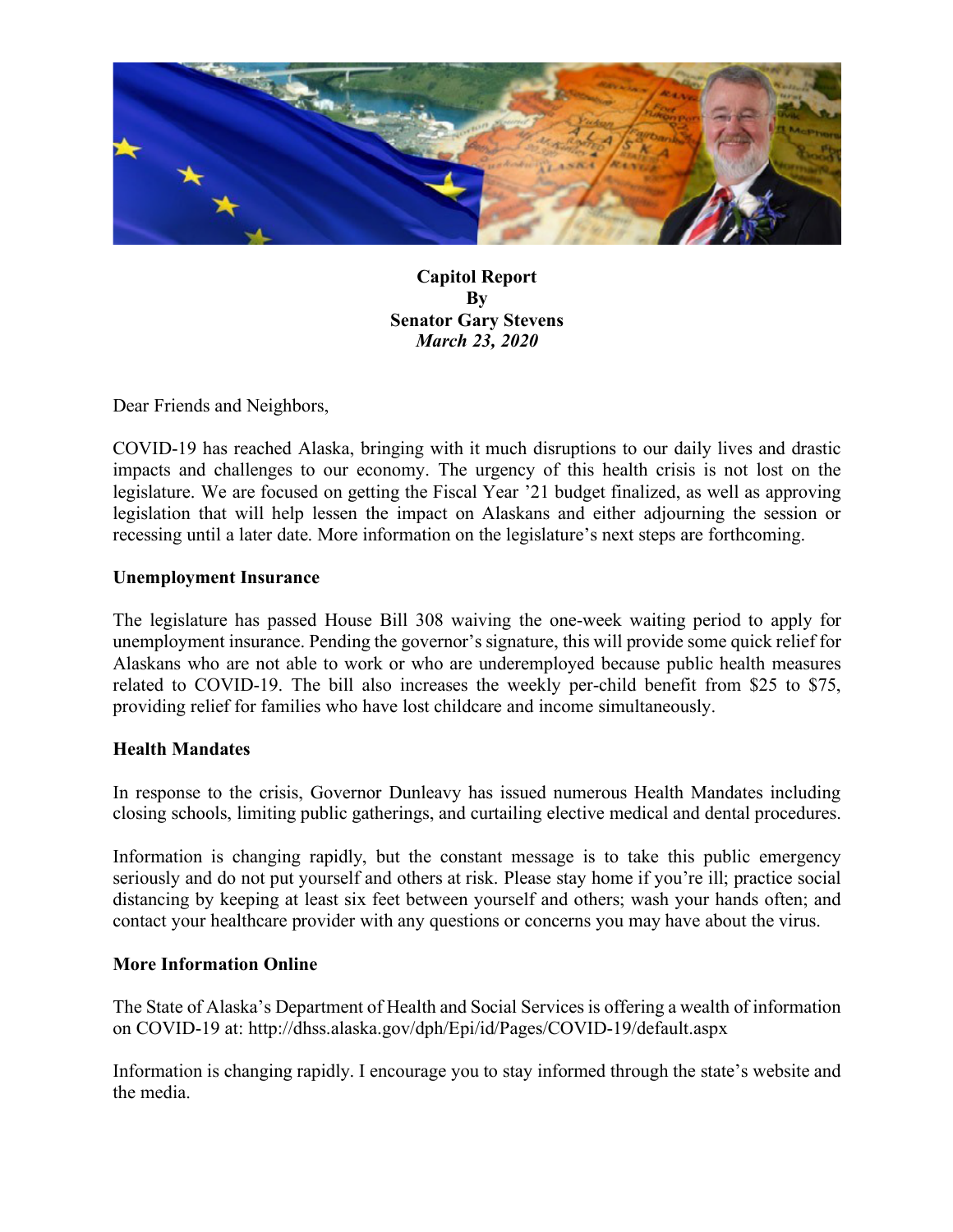You can also call 211 for information. In places without 211 service, dial 1-800-478-2221.

Alaska 211 is a service of the United Way, and phone workers can direct callers to resources and answers.

### **Government Building Closures**

The Capitol and many other state agencies are currently closed to the general public. Also included on this list are District P's Legislative Information Offices, although staff is still available to assist you by phone.

The Cordova LIO can be reached at (907) 424-5461

The Homer LIO can be reached at (907) 235-7878.

The Kenai LIO can be reached at (907) 283-2030.

The Kodiak LIO can be reached at (907) 486-8116.

## **PFD Application Period Update**

The PFD filing deadline is Tuesday, March 31st. The quickest and easiest way to file an application is online, which requires you to answer only the questions that are necessary. An advantage for doing this is that you will get an immediate confirmation number when you submit your application. Eligible online applicants who select direct deposit as a payment method will be paid on Thursday, October 1, 2020.

In response to the CORVID-19 emergency leading to office closures throughout the state, the Permanent Fund Dividend Division is making this year's applications available for print from the FORMS tab on the division's website for those who are unable to file online.

Mailed in 2020 PFD applications must be postmarked by March 31st's deadline in order to be considered timely.

Eligible paper applications will be paid on Thursday, October 22, 2020.

You can get more information online at: https://pfd.alaska.gov/

# **Help for Small Business Owners**

The U.S. Small Business Administration (SBA) is offering low-interest federal disaster loans for working capital to Alaska small businesses suffering substantial economic injury as a result of the Coronavirus.